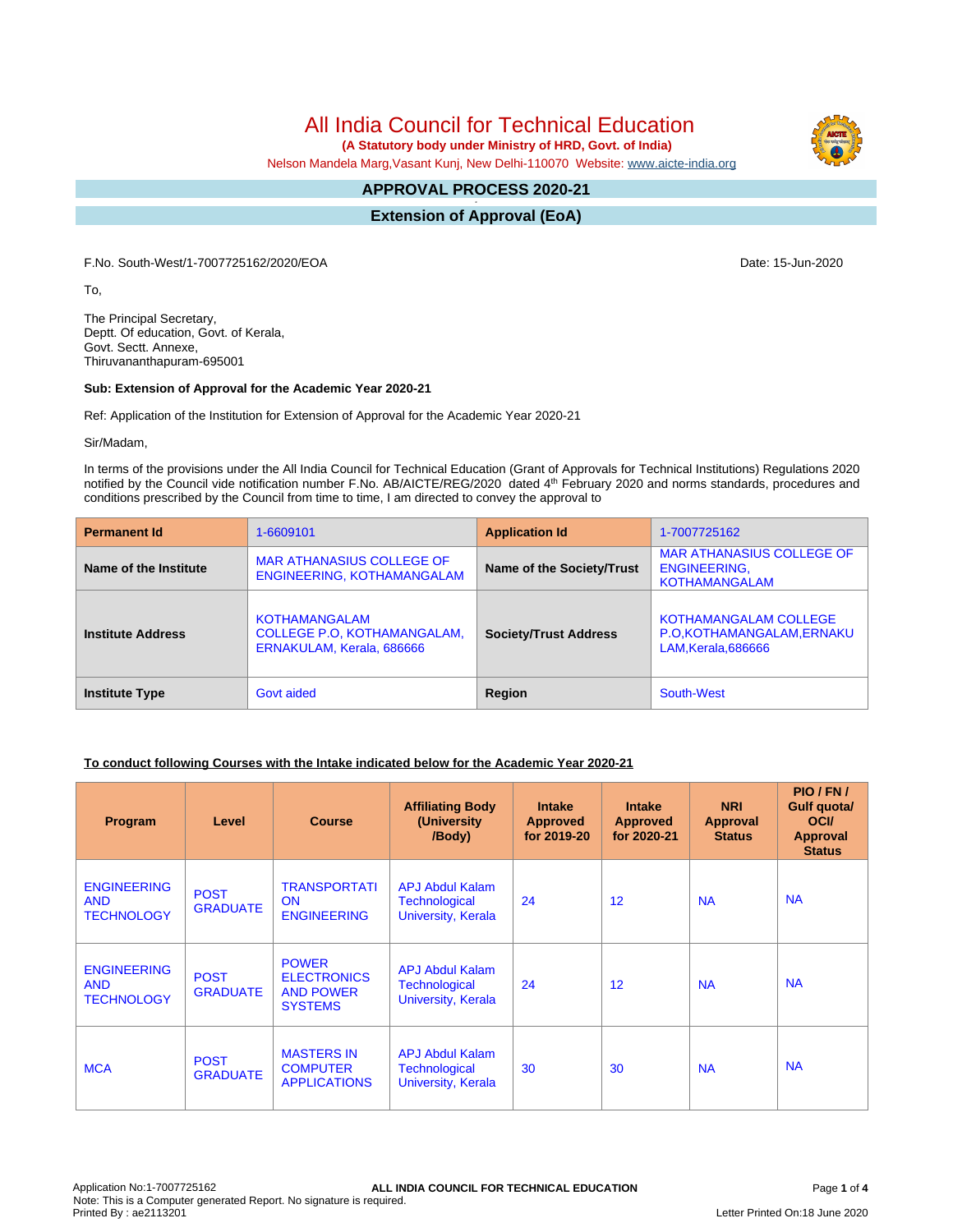| <b>ENGINEERING</b><br><b>AND</b><br><b>TECHNOLOGY</b> | <b>UNDER</b><br><b>GRADUATE</b> | <b>CIVIL</b><br><b>ENGINEERING</b>                                                                    | <b>APJ Abdul Kalam</b><br>Technological<br><b>University, Kerala</b>        | 120 | 120 | <b>NA</b> | <b>NA</b> |
|-------------------------------------------------------|---------------------------------|-------------------------------------------------------------------------------------------------------|-----------------------------------------------------------------------------|-----|-----|-----------|-----------|
| <b>ENGINEERING</b><br><b>AND</b><br><b>TECHNOLOGY</b> | <b>UNDER</b><br><b>GRADUATE</b> | <b>MECHANICAL</b><br><b>ENGINEERING</b>                                                               | <b>APJ Abdul Kalam</b><br><b>Technological</b><br><b>University, Kerala</b> | 120 | 120 | <b>NA</b> | <b>NA</b> |
| <b>ENGINEERING</b><br><b>AND</b><br><b>TECHNOLOGY</b> | <b>UNDER</b><br><b>GRADUATE</b> | <b>ELECTRICAL</b><br><b>AND</b><br><b>ELECTRONICS</b><br><b>ENGINEERING</b>                           | <b>APJ Abdul Kalam</b><br><b>Technological</b><br>University, Kerala        | 120 | 120 | <b>NA</b> | <b>NA</b> |
| <b>ENGINEERING</b><br><b>AND</b><br><b>TECHNOLOGY</b> | <b>UNDER</b><br><b>GRADUATE</b> | <b>ELECTRONICS</b><br>&<br><b>COMMUNICATIO</b><br><b>N ENGG</b>                                       | <b>APJ Abdul Kalam</b><br><b>Technological</b><br>University, Kerala        | 120 | 120 | <b>NA</b> | <b>NA</b> |
| <b>ENGINEERING</b><br><b>AND</b><br><b>TECHNOLOGY</b> | <b>UNDER</b><br><b>GRADUATE</b> | <b>COMPUTER</b><br><b>SCIENCE AND</b><br><b>ENGINEERING</b>                                           | <b>APJ Abdul Kalam</b><br>Technological<br><b>University, Kerala</b>        | 60  | 60  | <b>NA</b> | <b>NA</b> |
| <b>ENGINEERING</b><br><b>AND</b><br><b>TECHNOLOGY</b> | <b>POST</b><br><b>GRADUATE</b>  | <b>COMPUTER</b><br><b>AIDED</b><br><b>STRUCTURAL</b><br><b>ENGINEERING</b>                            | <b>APJ Abdul Kalam</b><br>Technological<br><b>University, Kerala</b>        | 18  | 18  | <b>NA</b> | <b>NA</b> |
| <b>ENGINEERING</b><br><b>AND</b><br><b>TECHNOLOGY</b> | <b>POST</b><br><b>GRADUATE</b>  | <b>PRODUCTION</b><br><b>AND</b><br><b>INDUSTRIAL</b><br><b>ENGINEERING</b>                            | <b>APJ Abdul Kalam</b><br>Technological<br><b>University, Kerala</b>        | 18  | 18  | <b>NA</b> | <b>NA</b> |
| <b>ENGINEERING</b><br><b>AND</b><br><b>TECHNOLOGY</b> | <b>POST</b><br><b>GRADUATE</b>  | <b>POWER</b><br><b>ELECTRONICS</b>                                                                    | <b>APJ Abdul Kalam</b><br><b>Technological</b><br>University, Kerala        | 18  | 18  | <b>NA</b> | <b>NA</b> |
| <b>ENGINEERING</b><br><b>AND</b><br><b>TECHNOLOGY</b> | <b>POST</b><br><b>GRADUATE</b>  | <b>VLSI AND</b><br><b>EMBEDDED</b><br><b>SYSTEMS</b>                                                  | <b>APJ Abdul Kalam</b><br>Technological<br>University, Kerala               | 24  | 24  | <b>NA</b> | <b>NA</b> |
| <b>ENGINEERING</b><br><b>AND</b><br><b>TECHNOLOGY</b> | <b>POST</b><br><b>GRADUATE</b>  | <b>STRUCTURAL</b><br><b>ENGINEERING</b><br><b>AND</b><br><b>CONSTRUCTIO</b><br>N<br><b>MANAGEMENT</b> | <b>APJ Abdul Kalam</b><br><b>Technological</b><br><b>University, Kerala</b> | 24  | 24  | <b>NA</b> | <b>NA</b> |
| <b>ENGINEERING</b><br><b>AND</b><br><b>TECHNOLOGY</b> | <b>POST</b><br><b>GRADUATE</b>  | <b>COMPUTER</b><br><b>SCIENCE AND</b><br><b>ENGINEERING</b>                                           | <b>APJ Abdul Kalam</b><br>Technological<br>University, Kerala               | 24  | 24  | <b>NA</b> | <b>NA</b> |
| <b>ENGINEERING</b><br><b>AND</b><br><b>TECHNOLOGY</b> | <b>POST</b><br><b>GRADUATE</b>  | <b>THERMAL</b><br><b>POWER</b><br><b>ENGINEERING</b>                                                  | <b>APJ Abdul Kalam</b><br><b>Technological</b><br>University, Kerala        | 24  | 24  | <b>NA</b> | <b>NA</b> |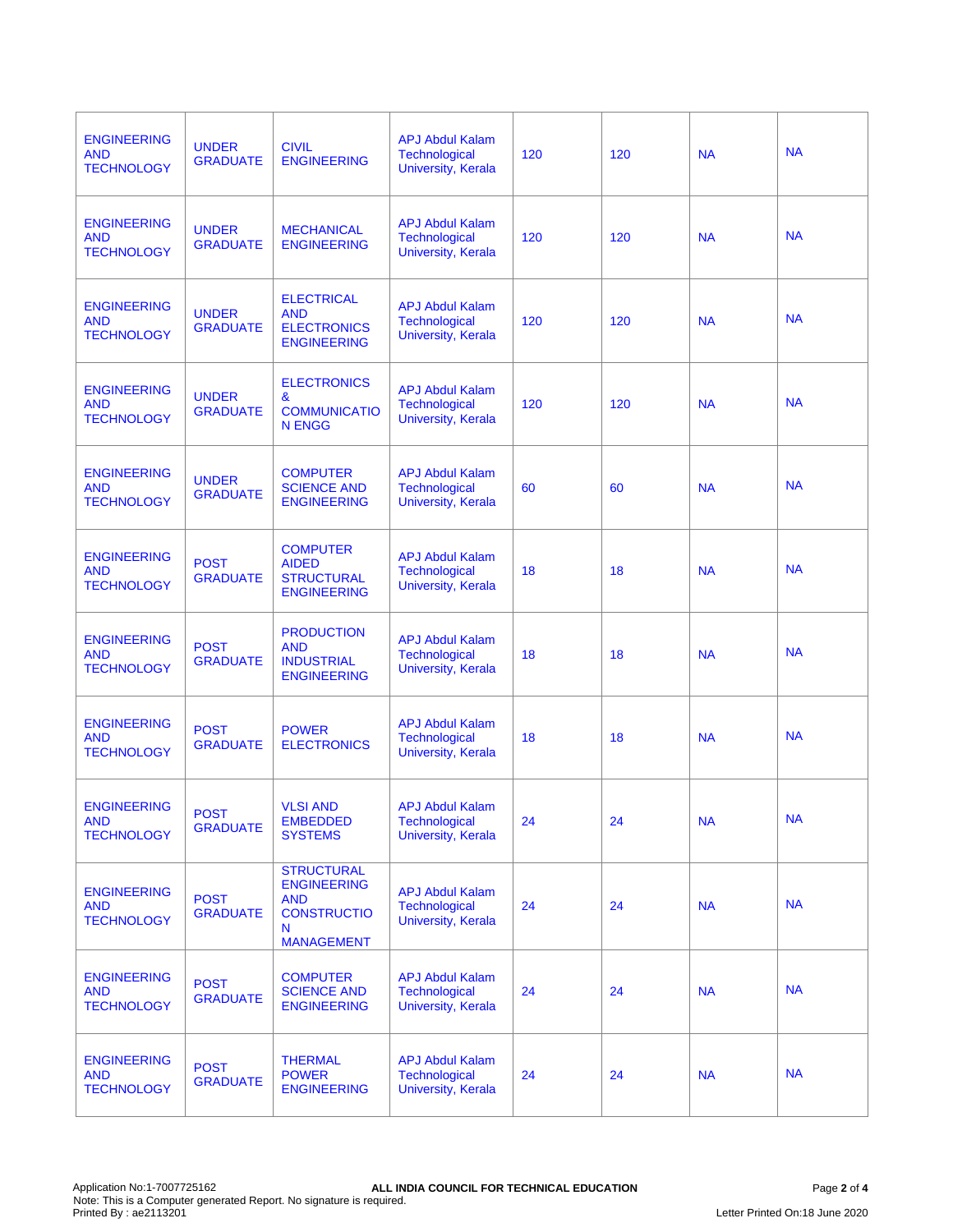| <b>ENGINEERING</b><br><b>AND</b><br><b>TECHNOLOGY</b> | <b>UNDER</b><br><b>GRADUATE</b> | <b>COMPUTER</b><br><b>SCIENCE AND</b><br><b>ENGINEERING</b><br>(DATA<br><b>SCIENCE)</b> | <b>APJ Abdul Kalam</b><br>Technological<br>University, Kerala        | $\mathbf 0$ | $60^{##\$\$}$ | <b>NA</b> | <b>NA</b> |
|-------------------------------------------------------|---------------------------------|-----------------------------------------------------------------------------------------|----------------------------------------------------------------------|-------------|---------------|-----------|-----------|
| <b>ENGINEERING</b><br><b>AND</b><br><b>TECHNOLOGY</b> | <b>UNDER</b><br><b>GRADUATE</b> | <b>ROBOTICS AND</b><br><b>AUTOMATION</b>                                                | <b>APJ Abdul Kalam</b><br><b>Technological</b><br>University, Kerala | $\mathbf 0$ | $60^{##\$\$}$ | <b>NA</b> | <b>NA</b> |

## Approved New Course(s)

\$\$ Course(s) should be offered in Emerging Area

### **It is mandatory to comply with all the essential requirements as given in APH 2020-21 (Appendix 6)**

The Institution/ University is having the following deficiencies as per the online application submitted to AICTE and the same shall be complied within Two years from the date of issue of this EoA.

| Deficiencies Noted based on Self Disclosure     |     |  |  |  |  |
|-------------------------------------------------|-----|--|--|--|--|
| <b>Particulars</b><br><b>Deficiency</b>         |     |  |  |  |  |
| 1. Other Facilities Deficiency                  |     |  |  |  |  |
| Waste Management and a sustainable Green Campus | Yes |  |  |  |  |
| *Please refer Deficiency Report for details     |     |  |  |  |  |

# **Important Instructions**

- 1. The State Government/ UT/ Directorate of Technical Education/ Directorate of Medical Education shall ensure that 10% of reservation for Economically Weaker Section (EWS) as per the reservation policy for admission, operational from the Academic year 2020-21 is implemented without affecting the reservation percentages of SC/ ST/ OBC/ General. However, this would not be applicable in the case of Minority Institutions referred to the Clause (1) of Article 30 of Constitution of India. Such Institution shall be permitted to increase in annual permitted strength over a maximum period of two years beginning with the Academic Year 2020-21
- 2. The Institution offering courses earlier in the Regular Shift, First Shift, Second Shift/Part Time now amalgamated as total intake shall have to fulfil all facilities such as Infrastructure, Faculty and other requirements as per the norms specified in the Approval Process Handbook 2020-21 for the Total Approved Intake. Further, the Institutions Deemed to be Universities/ Institutions having Accreditation/ Autonomy status shall have to maintain the Faculty: Student ratio as specified in the Approval Process Handbook. All such Institutions/ Universities shall have to create the necessary Faculty, Infrastructure and other facilities WITHIN 2 YEARS to fulfil the norms based on the Affidavit submitted to AICTE.
- 3. In case of any differences in content in this Computer generated Extension of Approval Letter, the content/information as approved by the Executive Council / General Council as available on the record of AICTE shall be final and binding.
- 4. Strict compliance of Anti-Ragging Regulation: Approval is subject to strict compliance of provisions made in AICTE Regulation notified vide F. No. 373/Legal/AICTE/2009 dated July 1, 2009 for Prevention and Prohibition of Ragging in Technical Institutions. In case Institution fails to take adequate steps to Prevent Ragging or fails to act in accordance with AICTE Regulation or fails to punish perpetrators or incidents of Ragging, it will be liable to take any action as defined under clause 9(4) of the said Regulation.

**Prof.Rajive Kumar Member Secretary, AICTE**

Copy to:

**1. The Director Of Technical Education\*\*, Kerala**